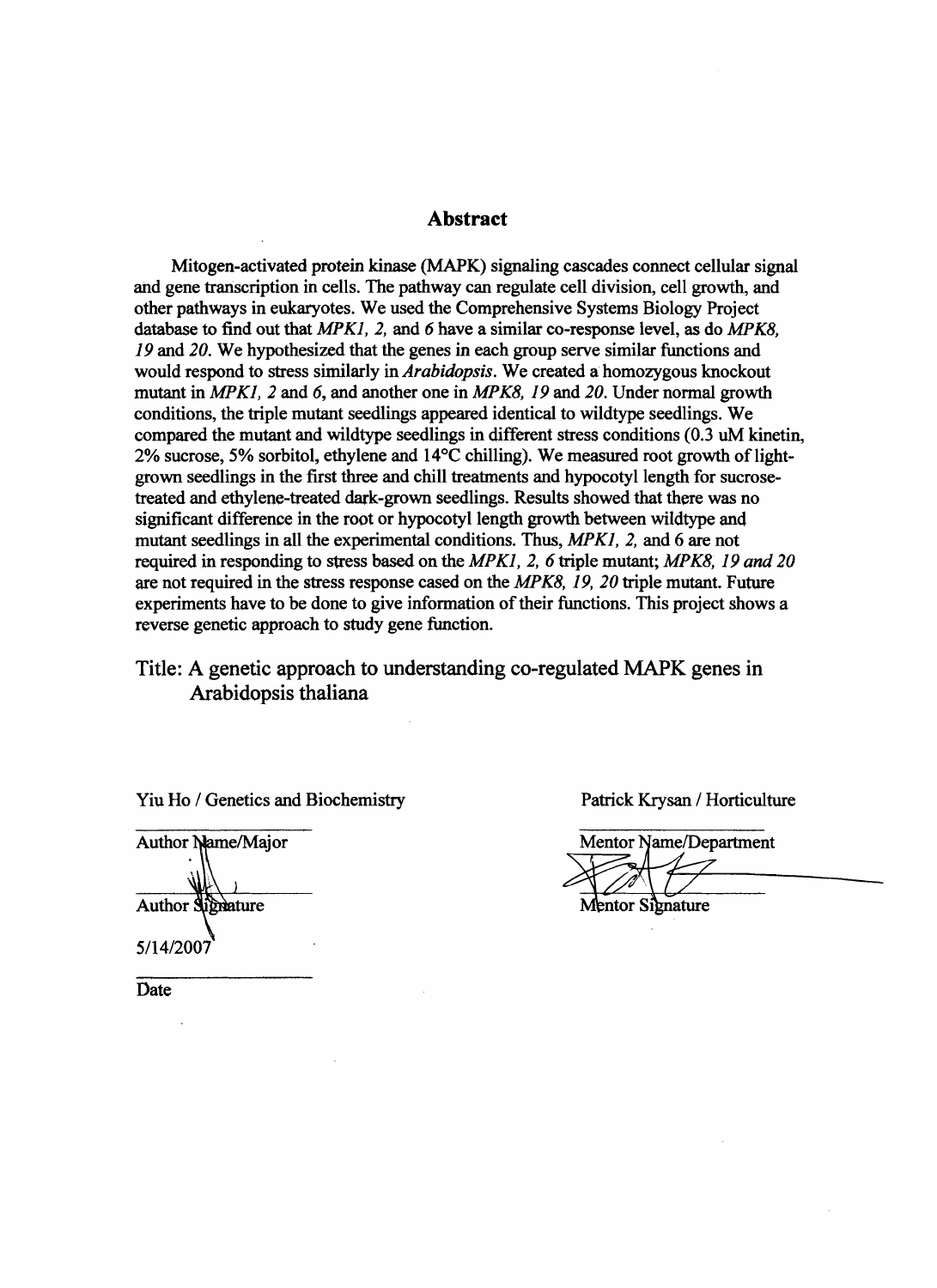#### **COVER SHEET**

| TITLE: A genetic approach to understanding co-regulated MAPK genes in Arabidopsis |
|-----------------------------------------------------------------------------------|
| thaliana                                                                          |
|                                                                                   |
|                                                                                   |
| <b>AUTHOR'S NAME: Yiu Ho</b>                                                      |
|                                                                                   |
|                                                                                   |
| <b>MAJOR:</b> Genetics and Biochemistry                                           |
|                                                                                   |
|                                                                                   |
| <b>DEPARTMENT: Genetics</b>                                                       |
|                                                                                   |
|                                                                                   |
| <b>MENTOR: Patrick Krysan</b>                                                     |
|                                                                                   |
|                                                                                   |
| <b>DEPARTMENT: Horticulture</b>                                                   |
|                                                                                   |
|                                                                                   |
| <b>YEAR: 2007</b>                                                                 |
|                                                                                   |

**The author hereby grants to University of Wisconsin-Madison the permission to reproduce and to distribute publicly paper and electronic copies of this thesis document in whole or in part in any medium now known or hereafter created.**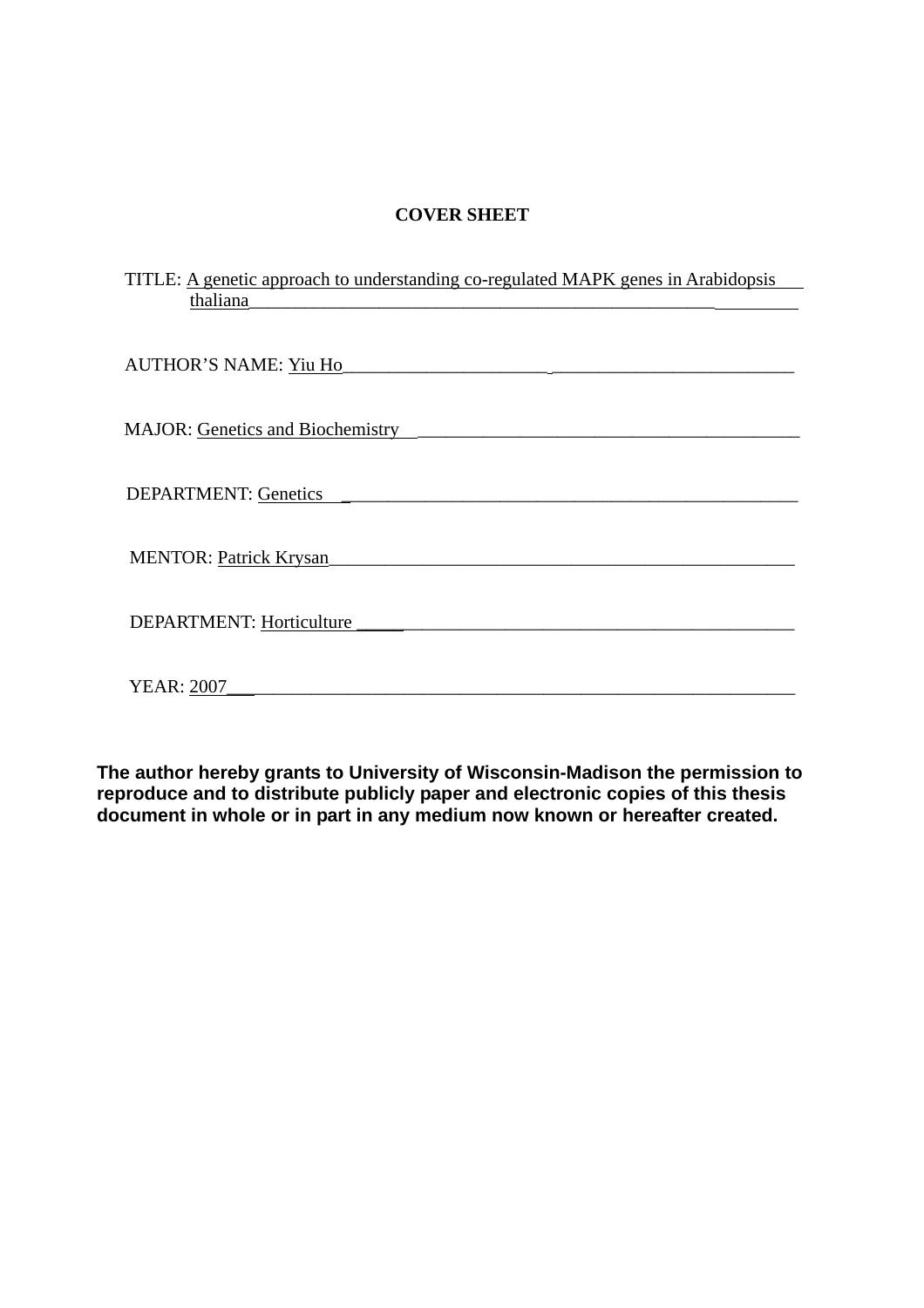# **A genetic approach to understanding co-regulated MAPK genes in**

## *Arabidopsis thaliana*

### **Bonnie Yiu Ho**

**University of Wisconsin – Madison** 

**Spring 2007 Senior Thesis (Genetics Honors Program)** 

**Krysan Lab (Horticulture)** 

**yiuho@wisc.edu** 

**(608)338-9405**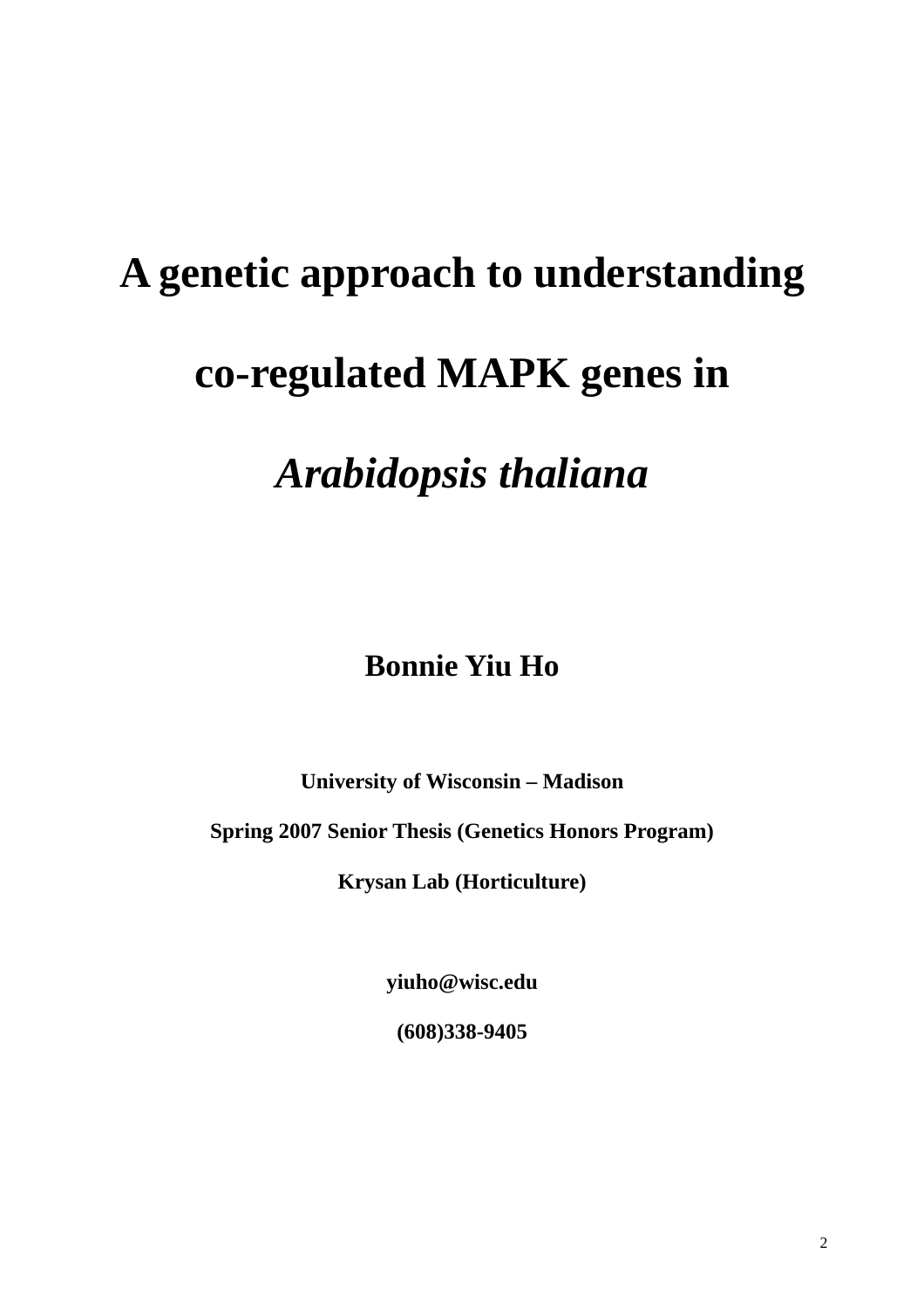#### **Abstract**

Mitogen-activated protein kinase (MAPK) signaling cascades connect cellular signal and gene transcription in cells. The pathway can regulate cell division, cell growth, and other pathways in eukaryotes. We used the Comprehensive Systems Biology Project database to find out that *MPK1, 2,* and *6* have a similar co-response level, as do *MPK8, 19* and *20*. We hypothesized that the genes in each group serve similar functions and would respond to stress similarly in *Arabidopsis*. We created a homozygous knockout mutant in *MPK1, 2* and *6*, and another one in *MPK8, 19* and *20*. Under normal growth conditions, the triple mutant seedlings appeared identical to wildtype seedlings. We compared the mutant and wildtype seedlings in different stress conditions (0.3 uM kinetin, 2% sucrose, 5% sorbitol, ethylene and 14°C chilling). We measured root growth of light-grown seedlings in the first three and chill treatments and hypocotyl length for sucrose-treated and ethylene-treated dark-grown seedlings. Results showed that there was no significant difference in the root or hypocotyl length growth between wildtype and mutant seedlings in all the experimental conditions. Thus, *MPK1, 2,* and 6 are not required in responding to stress based on the *MPK1, 2, 6* triple mutant; *MPK8, 19 and 20* are not required in the stress response cased on the *MPK8, 19, 20* triple mutant. Future experiments have to be done to give information of their functions. This project shows a reverse genetic approach to study gene function.

#### **Introduction**

Mitogen-activated protein kinases (MAPKs) are a type of kinase which is able to transfer a phosphate group from ATP to the target molecule for activation. The MAPK signaling cascade is a series of phosphorylation events that serve as the bridge linking cellular receptors to the control of cell proliferation, cell growth, differentiation, defense mechanism and stress response in eukaryotes. When the receptor on the cell surface is activated by an extracellular ligand, it activates MAP kinase kinase kinase (MAPKKK or MEKK). MAPKKK then phosphorylates and activates MAPKK which can activate MAPK. The downstream end of the pathway is a number of transcription factors which control gene expression in the nucleus (Fig.1). The bacterial flagellin pathway which activates the pathogen resistance in *Arabidopsis* is an example of the MAPK pathway (Jonak *et.al* 2002). In eukaryotes, the three main categories of MAPKs are stress-activated MAPK (JNK or SAPK), extracellular signal-activated MAPK (ERK) and p38, which is activated by endotoxin (Kultz 1998). All MAPKs in plants belong to the ERK family and are able to respond to signals other than mitogens. On the other hand, mammalian ERKs are only able to respond to mitogens (Tena *et.al* 2001).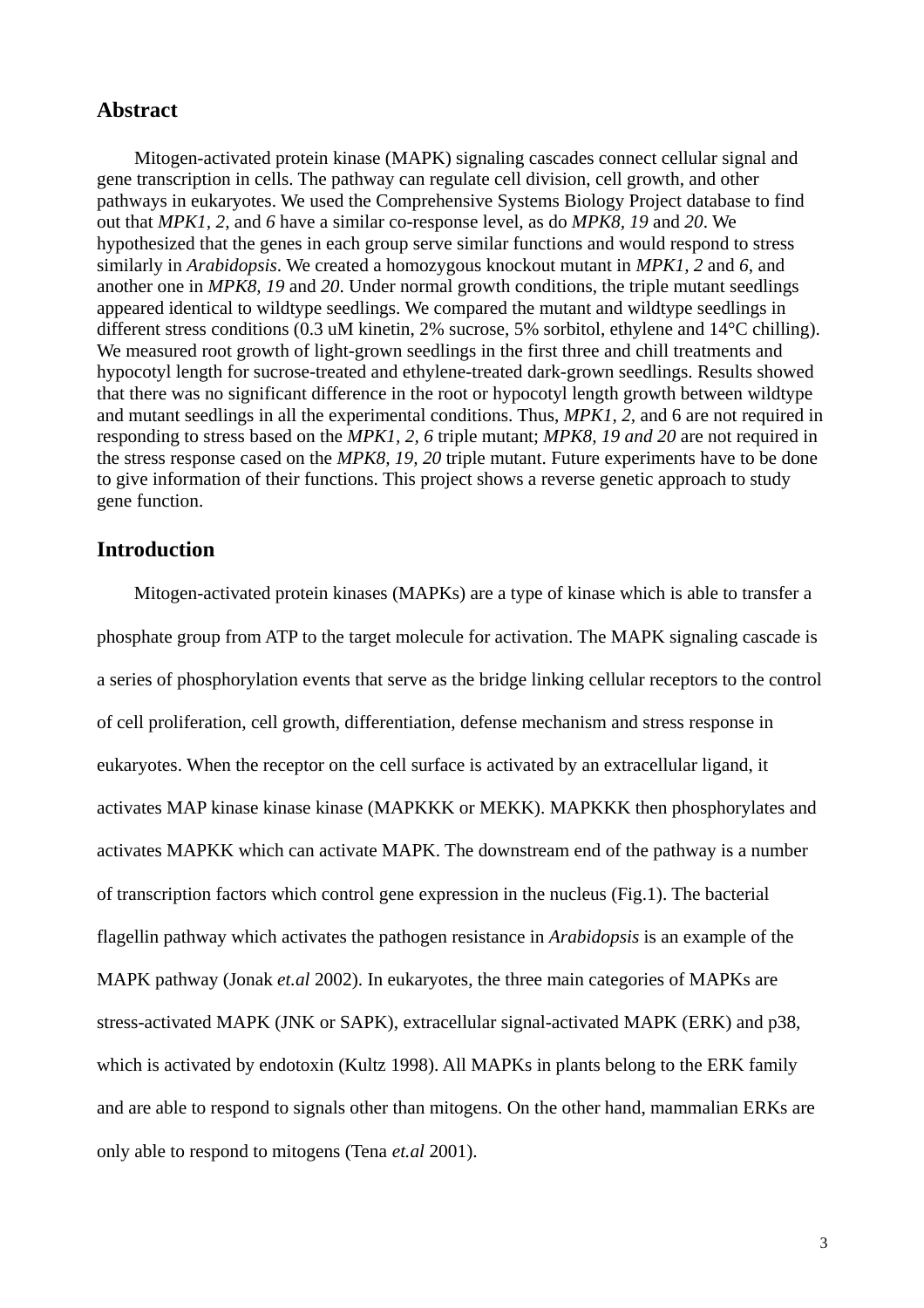

*Figure 1. MAPK signaling cascade***.** Cellular signal activates the receptor and triggers the MAPK pathway. MAP kinase kinase kinase activates MAP kinase kinase by phosphorylation. MAPKK then activates MAPK and the regulation of the downstream genes.

The MAPK signaling cascades in *Arabidopsis thaliana* are the pathways that Krysan's lab is studying. There are a total of 20 MAPK genes (*MPK*) and are classified into four main classes based on their phylogenetic relationship and the similarities in the amino acid sequences, as shown in the phylogenetic tree of Arabidopsis *MPK* genes (Fig.2). The bolded *MPK* genes in the tree have been characterized genetically recently. The six *MPK* genes highlighted by the red asterisks were the focus of my project.

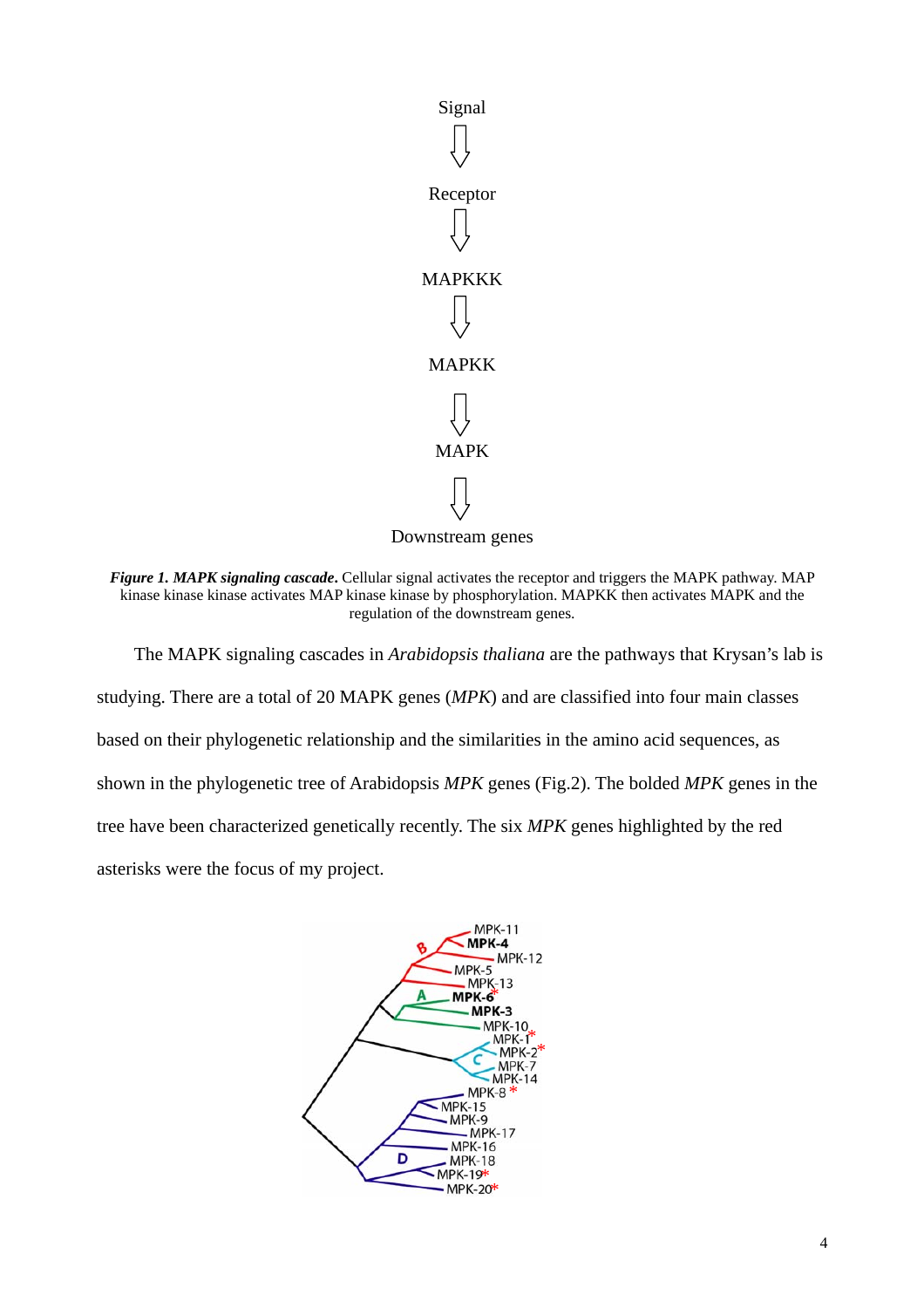*Figure 2: The Arabidopsis MPK phylogenetic tree*. The tree shows the classification of the 20 *MPK* genes in *Arabidopsis thaliana* based on the similarities of amino acid sequences (MAPK group 2002). The six *MPK* genes highlighted by red asterisks were the focus in the project.

Instead of following the phylogenetic relationship of the 20 *MPK* genes in Figure 2, my study took a reverse genetic approach in studying the *MPK* functions. My project started with the Comprehensive Systems Biology (CSB) Project done by the Max Planck Institute of Molecular Plant Physiology. This online database provides the data of transcript co-response analysis in *Arabidopsis thaliana*. Researchers planted wildtype *Arabidopsis* under different developmental and stress conditions and extracted the RNA from plants for performing the expression profiling in microarray. They provided the transcriptional levels of different genes in certain parts of the plants under a certain environment and calculated the Spearman coefficient as an indicator of how much each gene pair correlated with each other. The calculation of Spearman coefficient takes into account the difference in mRNA expression values of each gene pair under a specific environment and the number of experimental conditions. A higher Spearman coefficient indicates the gene pair has highly similar gene expression patterns. After inputting the 20 *Arabidopsis MPK* genes into the database, *MPK1* and *2* had the highest Spearman coefficient of 0.5568; *MPK8* and *19* had the coefficient of 0.5431; *MPK2* and *6* had 0.5112; *MPK8* and *20* had 0.0044 (Fig.3). Based on the available mutant alleles and the high coefficient gene pairs, I assumed that *MPK1, 2*, and *6* are co-regulated and so do *MPK8, 19* and *20*. The *MPK* mutants in my project have a T-DNA insert which is much larger than the size of the *MPK* genes. As the large size of T-DNA cannot be transcribed by the ribosome polymerase and the transcription stops before reaching the stop codon in the genes, the gene cannot be transcribed and the function is lost. All *MPK* mutants were shown to be null allelles by using RT-PCR (Clark and Bush 2006). Thus, I decided to create a plant that was homozygous knockout mutant in *MPK1, 2* and *6* and another plant that was homozygous knockout mutant in *MPK8, 19* and *20.* Then I would compare their phenotypes with wildtype *Arabidopsis* under several experimental conditions. By comparing with wildtype plants, any discrepancies on the phenotypes would provide information on the functions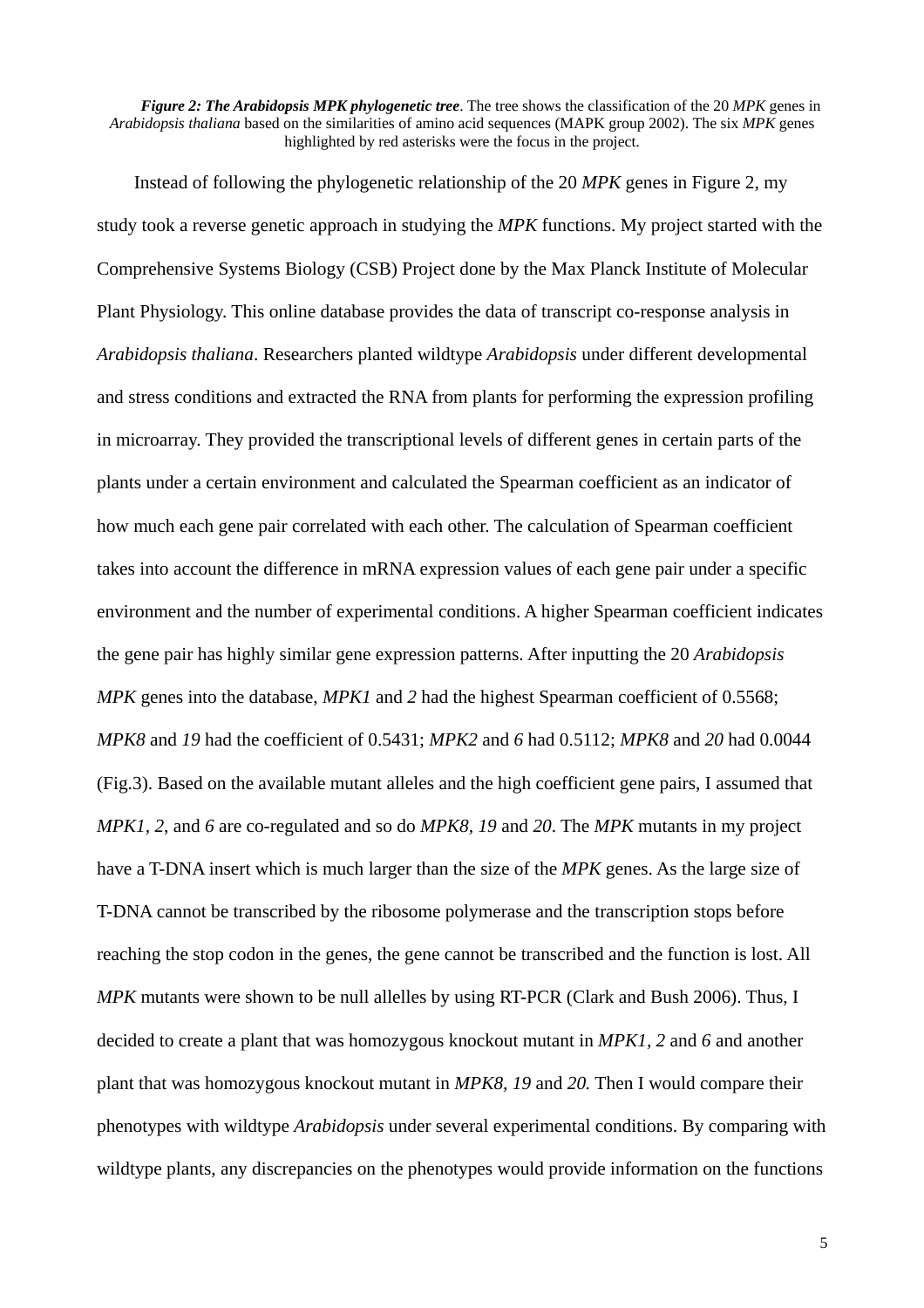of the mutant *MPK* genes. Based on the high correlation among *MPK1, 2, and 6*, also among *MPK8, 19* and *20*, my hypothesis was that the genes in each group serve similar functions in *Arabidopsis* and would respond to various stress environments in a similar way.

| Gene pair   | Spearman Coefficient |
|-------------|----------------------|
| MPK1, MPK2  | 0.5568               |
| MPK8, MPK19 | 0.5431               |
| MPK2, MPK6  | 0.5112               |
| MPK8, MPK20 | 0.0044               |

*Figure 3. Table showing the Spearman coefficients of MPK genes involved.*

The experimental conditions done in my project can be referred to the 2010 Gauntlet Project from the Western Washington University. Researchers in the project plated wildtype *Arabidopsis* seeds in different stress conditions, including hormonal addition, nutrient addition, environmental stress and developmental observations of the seedlings. They measured the root or hypocotyl lengths of seedlings in order to determine how wildtype *Arabidopsis* would respond to stress. Detailed procedures and the results of measurements are available on their website. I picked five experimental conditions that were fairly plausible in terms of time and available resources in the lab. They were 0.3uM kinetin, 2% (w/v) sucrose, 5% (w/v) sorbitol, ethylene (25uM ACC) and 14° C chilling.

#### **Methods and Materials**

For creating the *MPK1, 2, 6* triple mutant, I made crosses between *MPK1* and *MPK2* single mutants, also between *MPK2* and *MPK6* single mutants (Fig.4)*.* The resulting double heterozygous from the two crosses (*mpk1 / MPK1; mpk2 / MPK2* and *mpk2 / MPK2 ; mpk6 / MPK6*) were crossed to produce a plant that was heterozygous at *MPK1* and *6* and homozygous mutant at *MPK2*. The self-cross of this plant created the *MPK1, 2, 6* triple mutant (*mpk1 / mpk1; mpk2 / mpk2; mpk6 /mpk6*).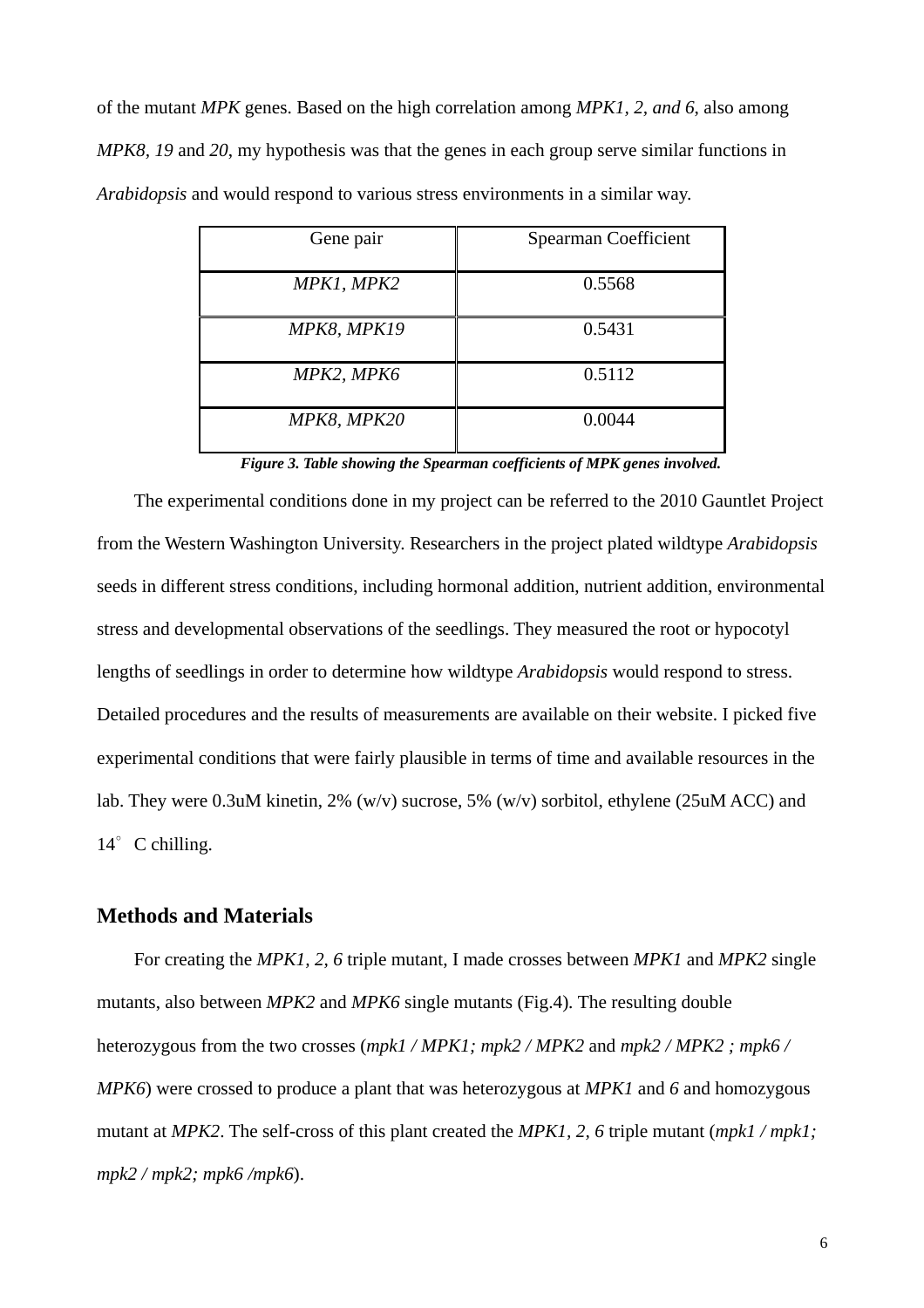For creating the *MPK8, 19, 20* triple mutant, I first made a self-cross of the double heterozygous of *MPK8* and *20* (*mpk8 / MPK8; mpk20 / MPK20*). The resulting double homozygous mutant of *MPK8* and *20* was then crossed to another homozygous double mutant of *MPK19* and *20* to obtain a plant that was heterozygous at *MPK8* and *19* and mutant at *MPK20* (*mpk8 / MPK8 ; mpk19 / MPK19 ; mpk20 / mpk20*). After self-crossing this plant, the *MPK8, 19, 20* triple mutant (*mpk8 / mpk8; mpk19 / mpk19; mpk20 / mpk20*) was produced. All mutant plants were identified by PCR. Fluorescent bands were seen in wildtype and heterozygous plants when forward and reverse primers were used because they have chromosomes without the TDNA inserts. The normal primers cannot transcribe the whole huge inserts in the mutants and thus no DNA can be replicated. When forward and TDNA primers were added, only heterozygous and mutant plants had bands in the gel because they have TDNA inserts. By comparing the two gels with different combinations of primers, mutant plants were identified throughout all crosses.

#### *MPK1, 2, 6 triple mutant:*

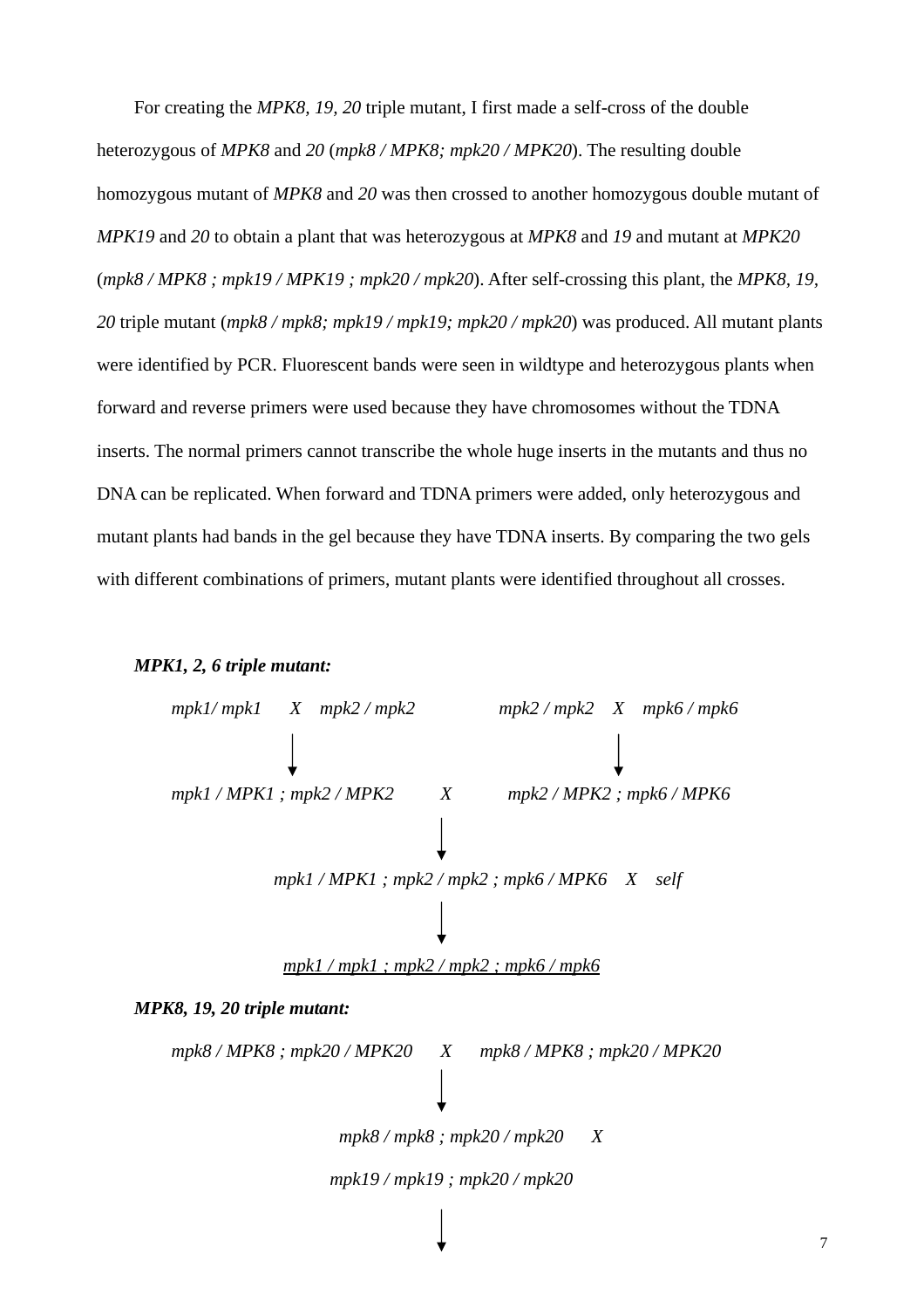# *mpk8 / MPK8 ; mpk19 / MPK19 ; mpk20 / mpk20 X self mpk8 / mpk8 ; mpk19 / mpk19 ; mpk20 / mpk20*

*Figure 4. Crossing schemes of creating the MPK1, 2, 6 and MPK8, 19, 20 triple mutants.* 

Both the *MPK1, 2, 6*, and *MPK8, 19, 20* triple mutant seeds were plated in different conditions and compared with wildtype seeds (*Columbia*) to explore the functions of the *MPK* genes involved in this study. The two triple mutants looked identical to wildtype *Arabidopsis* under normal conditions (grown in 21 $\degree$  C growth room and on MS media plates) The five experimental conditions included the addition of 0.3uM kinetin, 2% (w/v) sucrose, 5% (w/v) sorbitol, ethylene and chilling at 14°C. Concentrations used in the conditions are suggested by the 2010 Gantlet Project for the following observations: 0.3uM of kinetin was found to result in 50% root length reduction in wildtype seeds; 2% (w/v) sucrose could increase hypocotyl growth to 20% in dark and increase root growth slightly in light in wildtype; 5% (w/v) sorbitol reduced root length growth to about 50% in wildtype; ethylene reduced hypocotyl growth to about only one fifth of normal length in the dark. The effects of  $14^\circ$  C chill assay on wildtype plants were not provided.

For my assays, sterilized mutant and wildtype seeds were plated on different sides of each 0.5X MS media plate and experimental plate for comparison. In the ethylene assay, ACC solution was added to the plate and was converted to ethylene gas by the ACC oxidase in the seedlings. After incubating at 4°C wrapped in aluminum foil for 3-5 days, the plates were placed in the 21 ∘C growth room. Pictures of plates were taken after 5-7 days of seed growth in the experimental conditions. For the 14° C chill assay, the wildype and mutant seeds were plated on MS media plates only. After incubating in the fridge in foil for 3-5 days, half of the plates were placed in the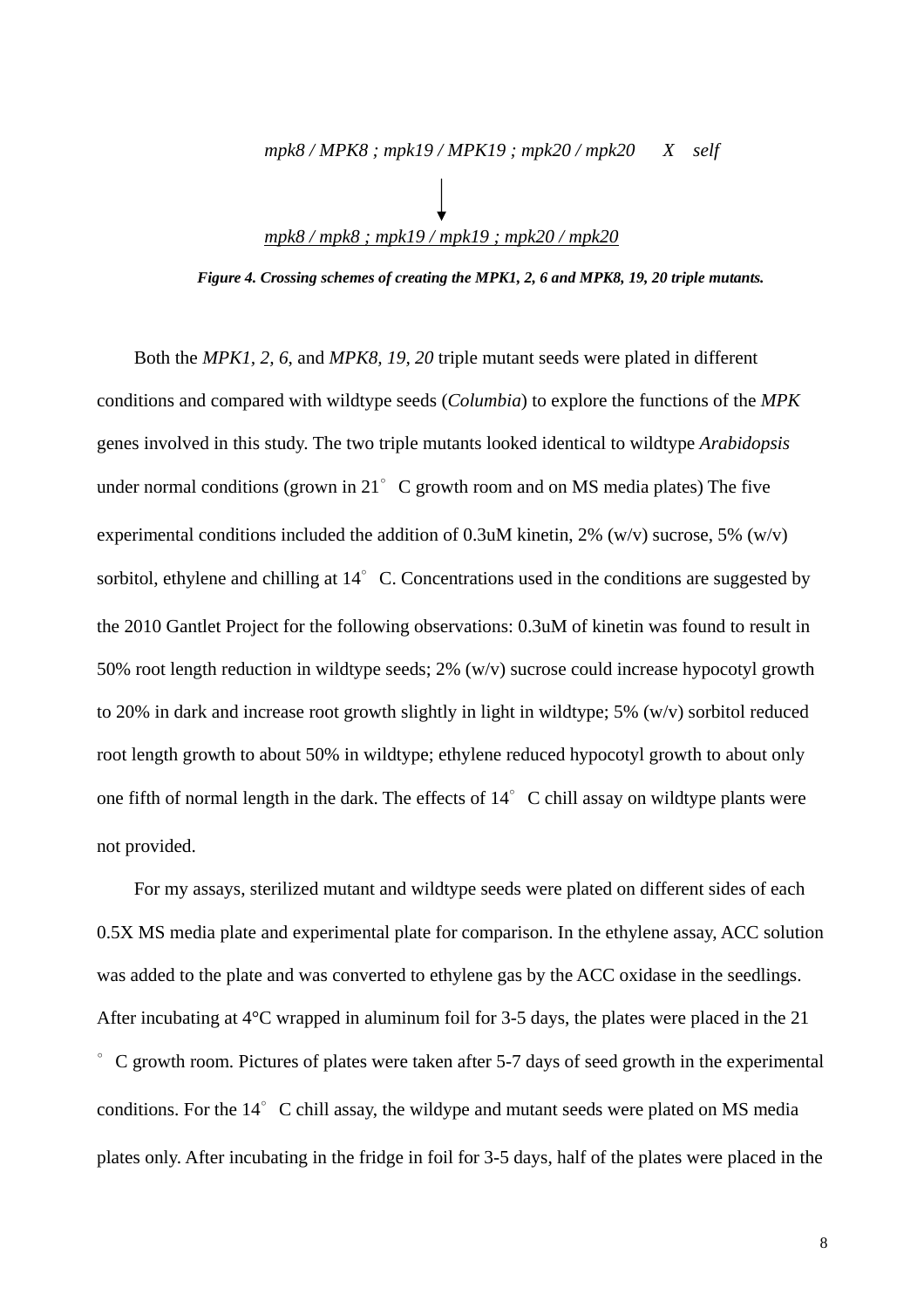14° C incubator and half were placed in the 21° C growth room as control.

I measured the root length growth of seedlings plated in  $0.3u$ M kinetin, 2% (w/v) sucrose, 5% (w/v) sorbitol, ethylene and chilling at  $14^{\circ}$  C. These plates were placed in the light during growth. I also measured hypocotyl growth for the seedlings grown in sucrose and ethylene. They were wrapped in layers of foil to avoid the light after taken out from the fridge. All the plates were scanned and the lengths of roots or hypocotyls were measured by the Image J program. The seeds measured in the MS media plates were considered as 100 % growth and those grown in experimental conditions were measured as a percentage of the control seedlings.

#### **Results**

 The *MPK1, 2, 6* and *MPK8, 19, 20* triple mutant seeds showed same phenotype as wildtype seedlings under normal growth conditions (grown on 0.5X MS media plates at 21°C). Root length reduction of around 40-50% was observed in wildtype and the two mutant lines (Fig.5). There was no significant difference between the wildtype and mutant seedlings in root length.



*Figure 5. The root growth reduction of wildtype and mutant seeds on 0.3uM kinetin.* Wildtype, *MPK1,2,6* and *MPK8,19,20* mutant seeds were plated on 0.3uM and 0.5X MS media plates in the light for 5-7 days. The root lengths of seeds grown on MS media were considered as 100% root growth. The columns with solid colors represent the root growth of plants plated on MS media. The striped bars are the 0.3uM kinetin plates.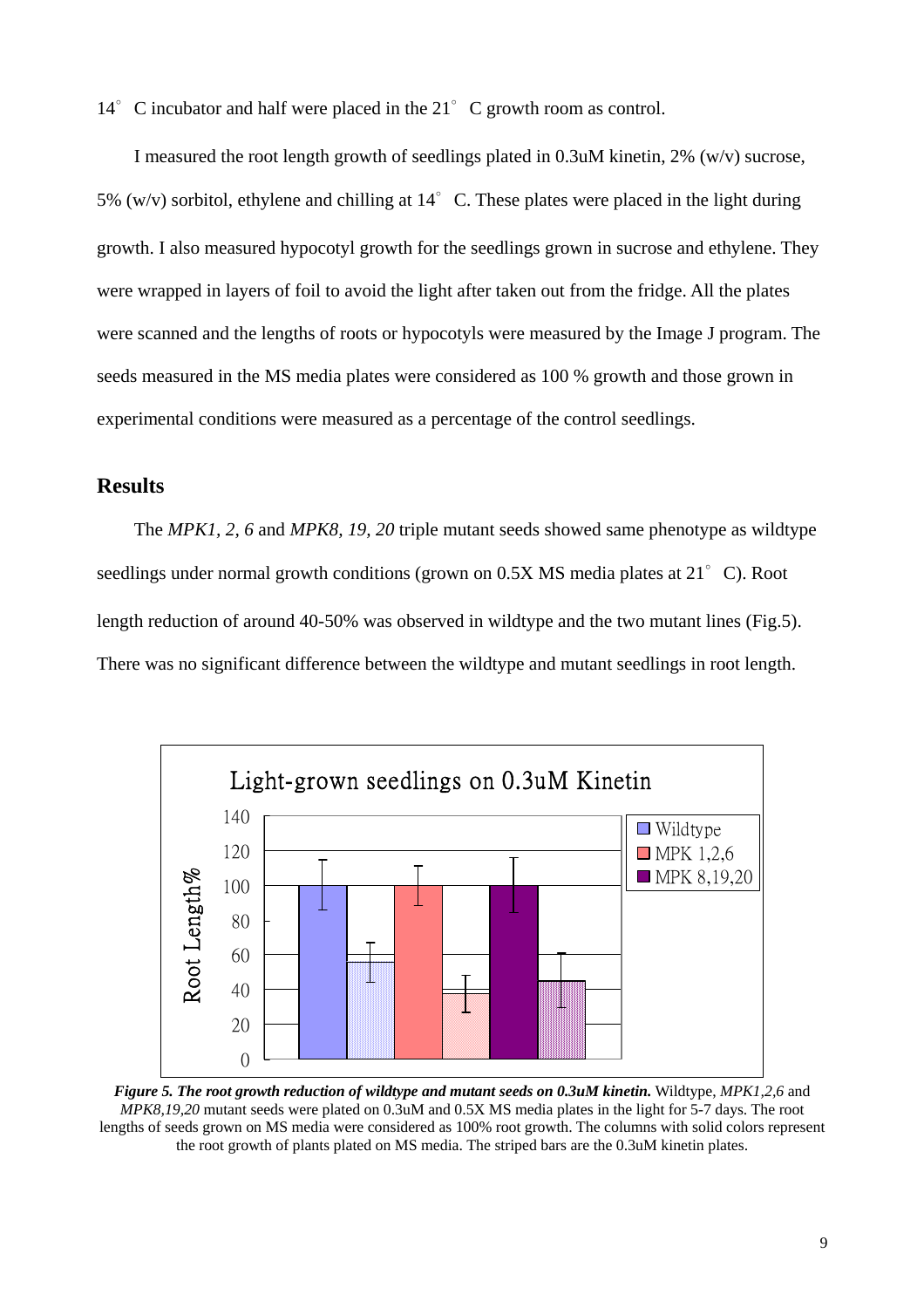The three types of seeds were grown on 2%  $(w/v)$  sucrose plates for observation of hypocotyl length in the dark and root length in the light. When grown in the dark, the hypocotyls of all seedlings on sucrose plates showed about 70% of those grown on MS plates (Fig.6). There was no significant difference in hypocotyl growth.



*Figure 6. The hypocotyl growth reduction of wildtype and mutant seeds on 2% (w/v) sucrose.* Wildtype, *MPK1,2,6* and *MPK8,19,20* mutant seeds were plated on 2% (w/v) sucrose and 0.5X MS media plates in the dark for 5-7 days after being exposed to light for 2 hours. The hypocotyl lengths of seeds grown on MS media were considered as 100% hypocotyl growth. The columns with solid colors represent the root growth of plants plated on MS media. The striped bars are the sucrose plates.

Wildtype and mutant seeds grown on 2% (w/v) sucrose showed almost twice the root growth

of the seeds grown on MS media (Fig.7). The mutants showed no significant difference compared

to the control seedlings.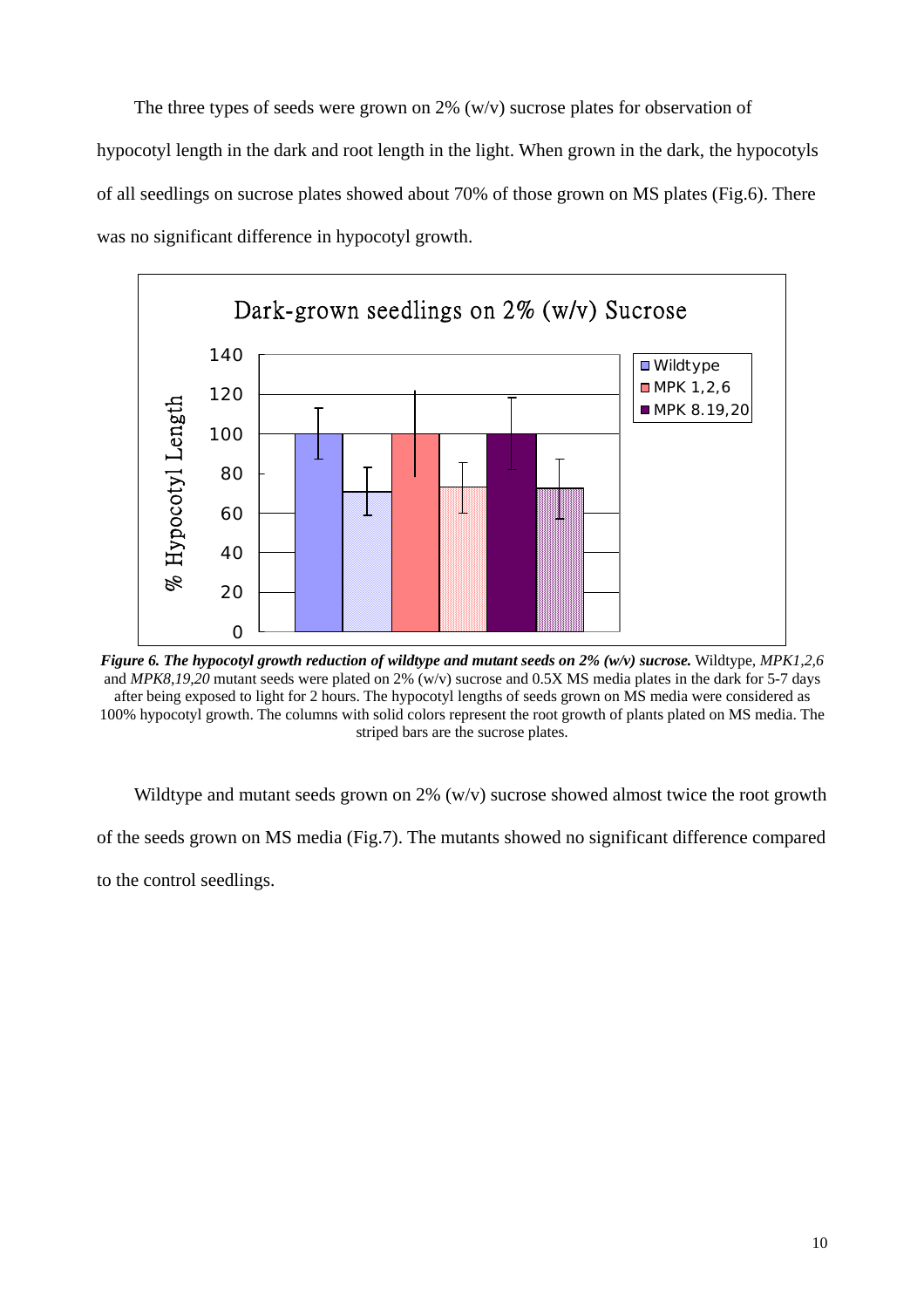

*Figure 7. The root growth reduction of wildtype and mutant seeds on 2% (w/v) sucrose.* Wildtype, *MPK1,2,6* and *MPK8,19,20* mutant seeds were plated on 2% (w/v) sucrose and 0.5X MS media plates in the light for 5-7 days. The root lengths of seeds grown on MS media were considered as 100% root growth. The columns with solid colors represent the root growth of plants plated on MS media. The striped bars are the sucrose plates.

For the 5% (w/v) sorbitol assay, wildtype and mutant seedlings had only about 30% of the root length compared to those grown on MS media plates (Fig.8). The phenotypes of *MPK1, 2, 6* and *MPK8, 19, 20* mutant seedlings had no significant difference.



*Figure 8. The root growth reduction of wildtype and mutant seeds on 5% (w/v) sorbitol.* Wildtype, *MPK1,2,6* and *MPK8,19,20* mutant seeds were plated on 5% (w/v) sorbitol and 0.5X MS media plates in the light for 5-7 days. The root lengths of seeds grown on MS media were considered as 100% root growth. The columns with solid colors represent the root growth of plants plated on MS media. The striped bars are the sorbitol plates.

All three types of seedlings showed about only 40% growth of hypocotyl length when grown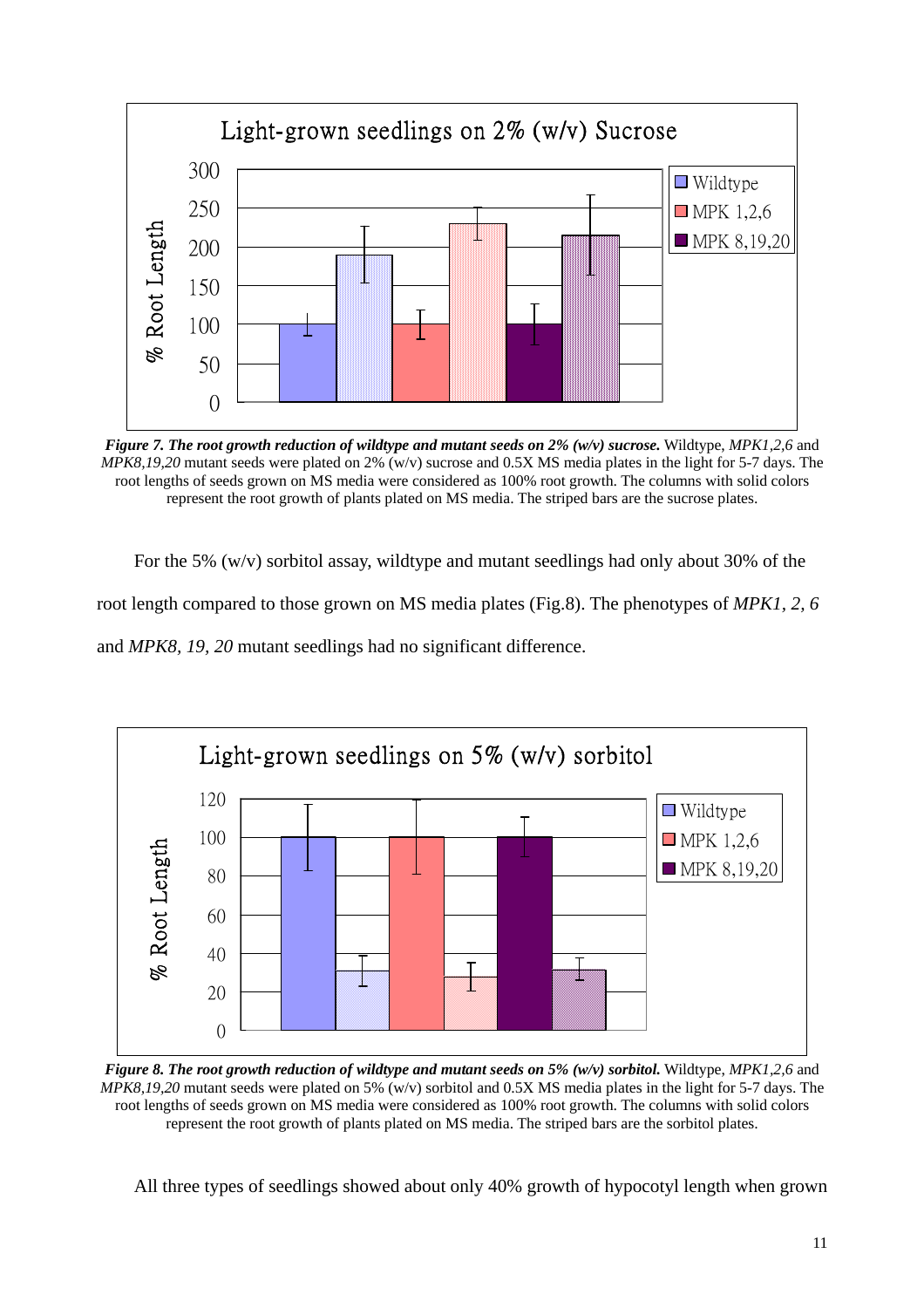on ethylene (Fig.9). There was no significant difference in hypocotyl growth between the wildtype and the two triple mutants.



*Figure 9. The hypocotyl growth reduction of wildtype and mutant seeds on ethylene.* Wildtype, *MPK1,2,6* and *MPK8,19,20* mutant seeds were plated on ethylene and 0.5X MS media plates in the dark for 5-7 days after being exposed to light for 2 hours. The hypocotyl lengths of seeds grown on MS media were considered as 100% hypocotyl growth. The columns with solid colors represent the root growth of plants plated on MS media. The striped bars are the ethylene plates.

For the 14° C chill assay, the three types of seeds showed only 15-20% of root length

compared to the control seedlings on MS media plates (Fig.10). The mutant seedlings showed no

significant difference in root growth compared to the control seedlings.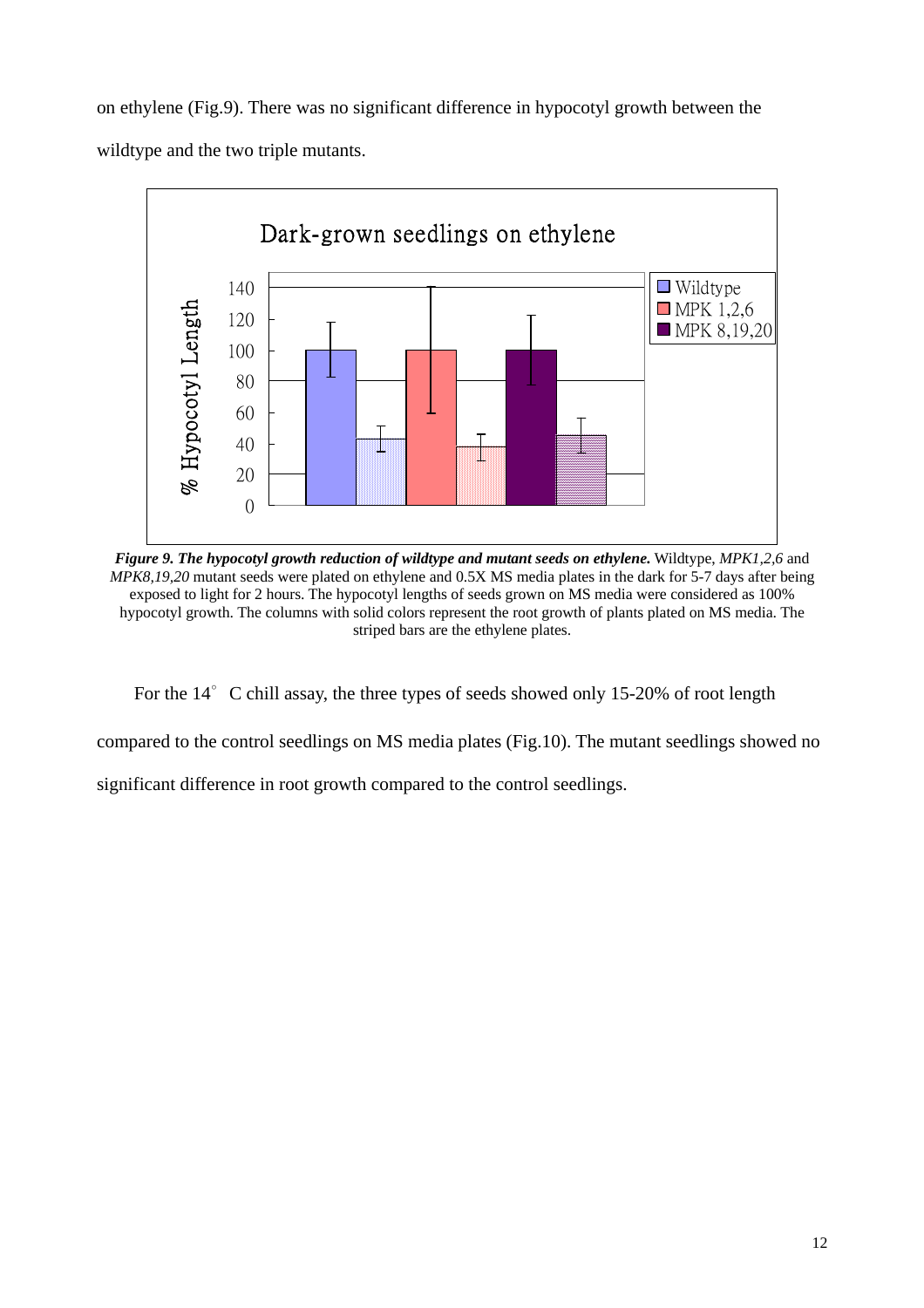

*Figure 10. The root growth reduction of wildtype and mutant seeds in 14*∘*chilling.* Wildtype, *MPK1,2,6* and *MPK8,19,20* mutant seeds were plated on 0.5X MS media plates at 14°C and 21°C in the light for 5-7 days. The root lengths of seeds grown on MS media were considered as 100% root growth. The columns with solid colors represent the root growth of plants plated 21 $\degree$ C. The striped bars are the plates at 14 $\degree$ C.

#### **Discussion**

My hypothesis for this study was that *MPK1, 2* and *6* have similar functions in Arabidopsis and thus mutant plants would respond similarly under stress conditions. The same hypothesis was applied to *MPK8, 19* and *20*. These hypotheses were based on the data from the CSB Project on their transcriptional levels under stress conditions. However, my experiments showed that the *MPK1, 2, 6* and *MPK8, 19, 20* triple mutants had similar phenotypes as wildtype seedlings. Although *MPK1, 2* and *6* are not required in the stress response, so as *MPK8, 19* and *20*, they might still participate in the response pathways and the abnormal phenotype is masked by a wildtype *MPK* gene. In that case, we cannot conclude whether these genes are involved in the stress response. Hence, no conclusion can be made on whether my hypothesis was supported until abnormal phenotypes are observed in the mutants.

My experiments were not able to provide information on the functions of the six *MPK* genes studies. However, my approach of creating the desired mutants and comparing their phenotypes to those of wildtype plants provides an example of how reverse genetics can be used to study gene functions. For future study, the same experiments can be repeated in other experimental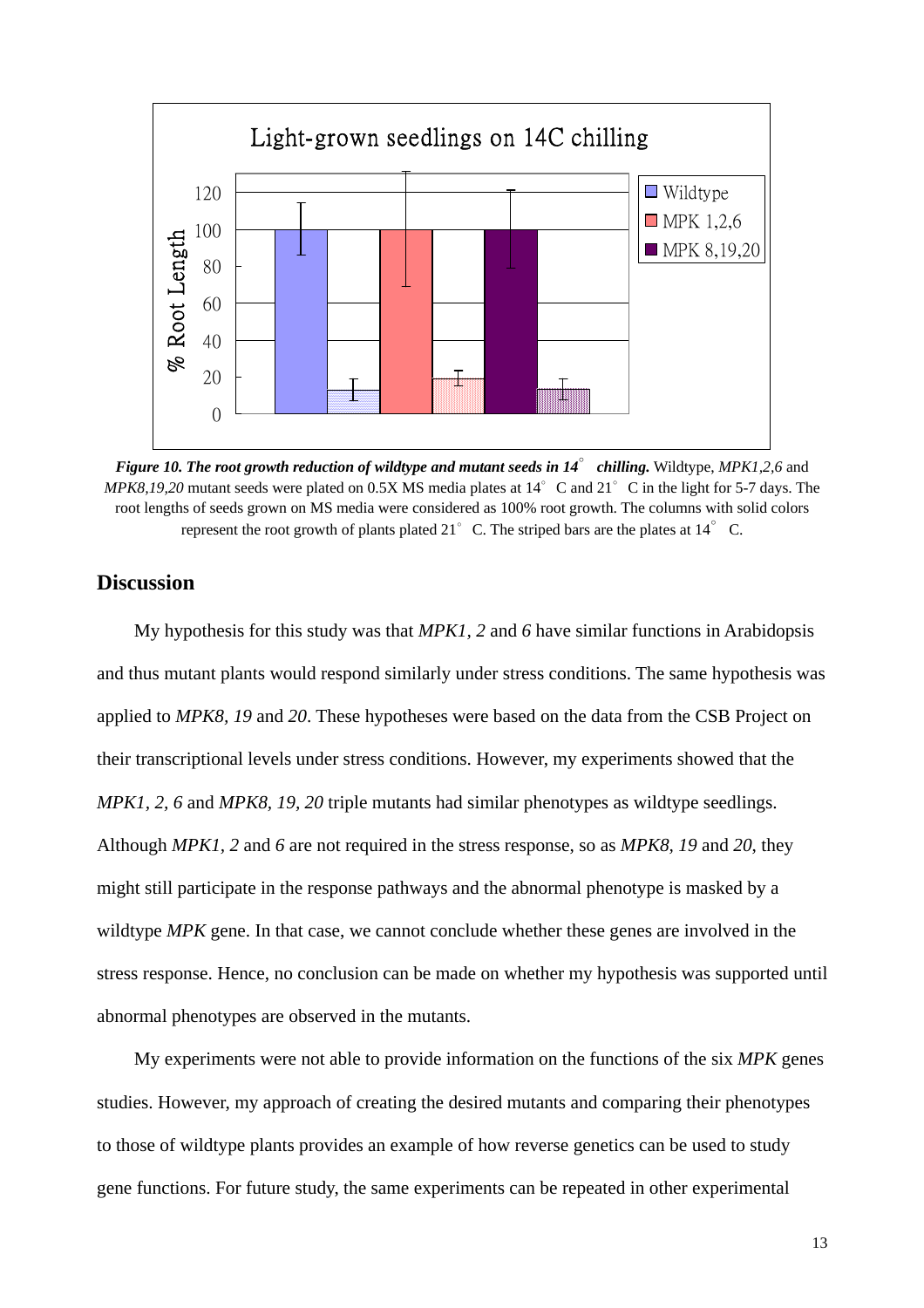conditions in hoping of abnormal phenotypes of mutants would be observed. By that time we can compare the phenotypes of the triple mutants to those of double and single mutants in order to figure out which gene or group of genes cause the phenotypic difference. Also, other combinations or higher levels of mutants can be created to study some other *MPK* genes. In conclusion, *MPK1, 2, 6* and *MPK 8, 19, 20* triple mutants show similar phenotypes as wildtype plants under the experimental conditions. The creation of target mutants in order to provide information on the knockout genes is a reverse genetic approach in understanding gene functions.

#### **Acknowledgements**

I would like to thank the whole Krysan's lab, especially my mentor Patrick Krysan, and graduate students Katie Clark and Susan Bush, in helping my research and senior thesis.